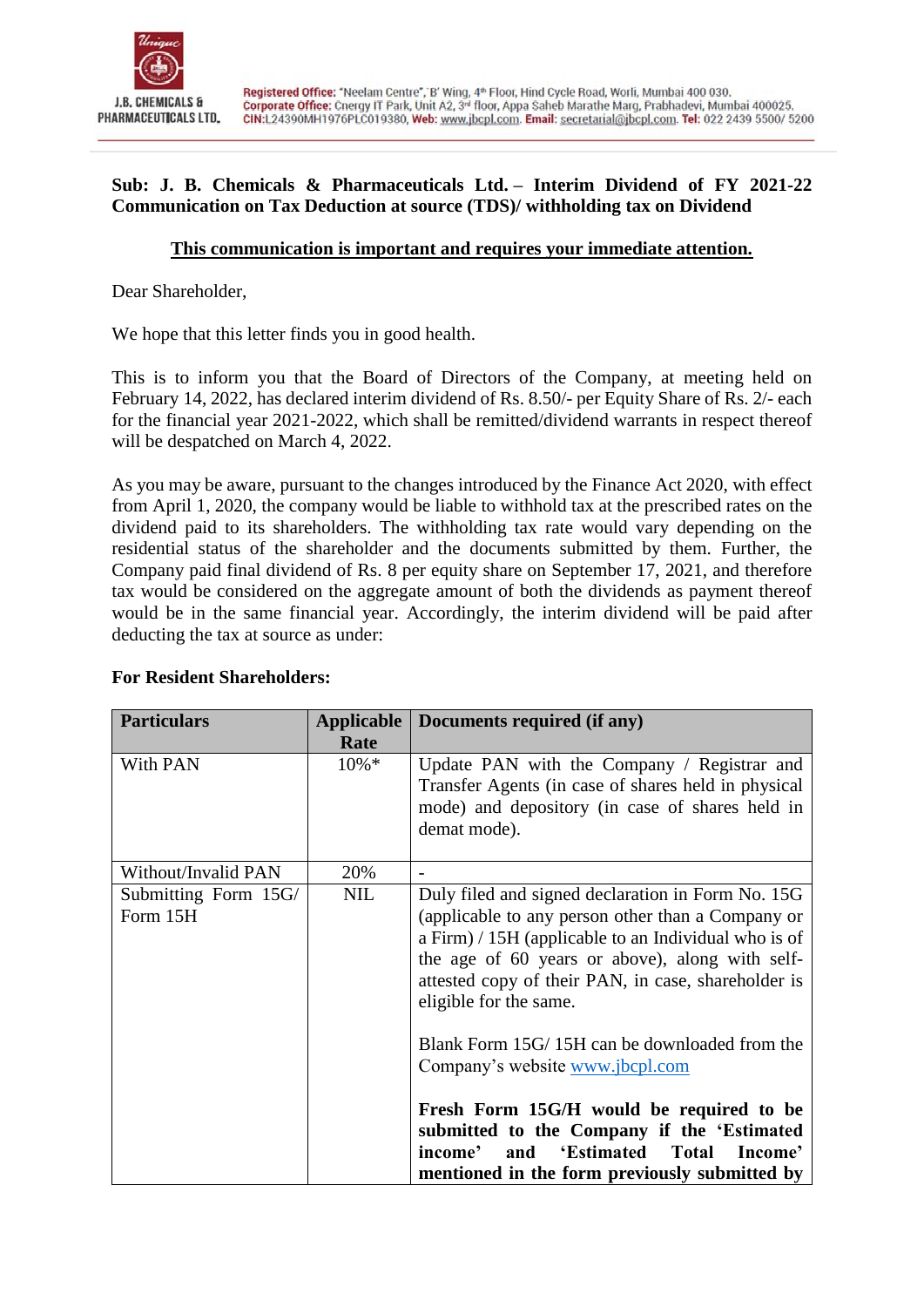|                                                         |                              | you during FY 2021-22 is lower than the<br>aggregate dividend amount receivable by you for<br>the aforesaid period.<br>Please note that all fields of Form 15G/15H are<br>required to be filled mandatorily, otherwise the<br>forms are liable to be rejected by the Company. |
|---------------------------------------------------------|------------------------------|-------------------------------------------------------------------------------------------------------------------------------------------------------------------------------------------------------------------------------------------------------------------------------|
| Submitting Order u/s<br>197                             | Rate<br>provided in<br>order | Lower/NIL withholding tax certificate obtained<br>from tax authority.                                                                                                                                                                                                         |
| Shareholder to whom<br>Section 194 is not<br>applicable | NIL.                         | Documentary evidence that the said provisions are<br>not applicable                                                                                                                                                                                                           |
| Person Covered u/s 196                                  | <b>NIL</b>                   | Documentary evidence that person is covered under<br>section 196                                                                                                                                                                                                              |

\* No TDS would be applied on resident individual shareholder, if total dividend paid in FY 2021-22 does not exceed INR 5,000.

### **For Non-Resident Shareholders:**

| <b>Particulars</b>                                         | <b>Applicable Rate</b>                                                                      | Documents required (if any)                                                                                                                                                                                                                                                                                                                                                                                                                                                                                                                                                                                                                                                                                                                                 |
|------------------------------------------------------------|---------------------------------------------------------------------------------------------|-------------------------------------------------------------------------------------------------------------------------------------------------------------------------------------------------------------------------------------------------------------------------------------------------------------------------------------------------------------------------------------------------------------------------------------------------------------------------------------------------------------------------------------------------------------------------------------------------------------------------------------------------------------------------------------------------------------------------------------------------------------|
| <b>Non-resident</b><br>shareholders<br>(including FII/FPI) | 20% (plus applicable<br>surcharge and cess) or<br>Tax Treaty Rate**<br>(Whichever is lower) | In order to apply the beneficial Tax Treaty<br>rate, following documents would be<br>required:<br>Copy of Indian Tax Identification<br>1)<br>number (PAN), if available<br>Tax Residency Certificate<br>2)<br>(TRC)<br>obtained from the tax authorities of the<br>country of which the shareholder is<br>resident<br>Form 10F duly filled and signed<br>3)<br>Self-Declaration from Non-resident.<br>4)<br>Principally, covering following:<br>Non-resident is eligible to claim the<br>benefit of respective tax treaty<br>Non-resident receiving the dividend<br>income is beneficial owner of such<br>income<br>Dividend<br>is<br>income<br>not<br>attributable/effectively connected to<br>any Permanent Establishment (PE)<br>or Fixed Base in India. |
| Submitting Order u/s<br>197                                | Rate provided in order                                                                      | Lower/NIL withholding tax<br>certificate<br>obtained from tax authority.                                                                                                                                                                                                                                                                                                                                                                                                                                                                                                                                                                                                                                                                                    |

\*\* The Company is not obligated to apply the beneficial Tax Treaty rates at the time of tax deduction/withholding on dividend amounts. Application of beneficial Tax Treaty Rate shall depend upon the completeness and satisfactory review by the Company, of the documents submitted by Non- Resident shareholder.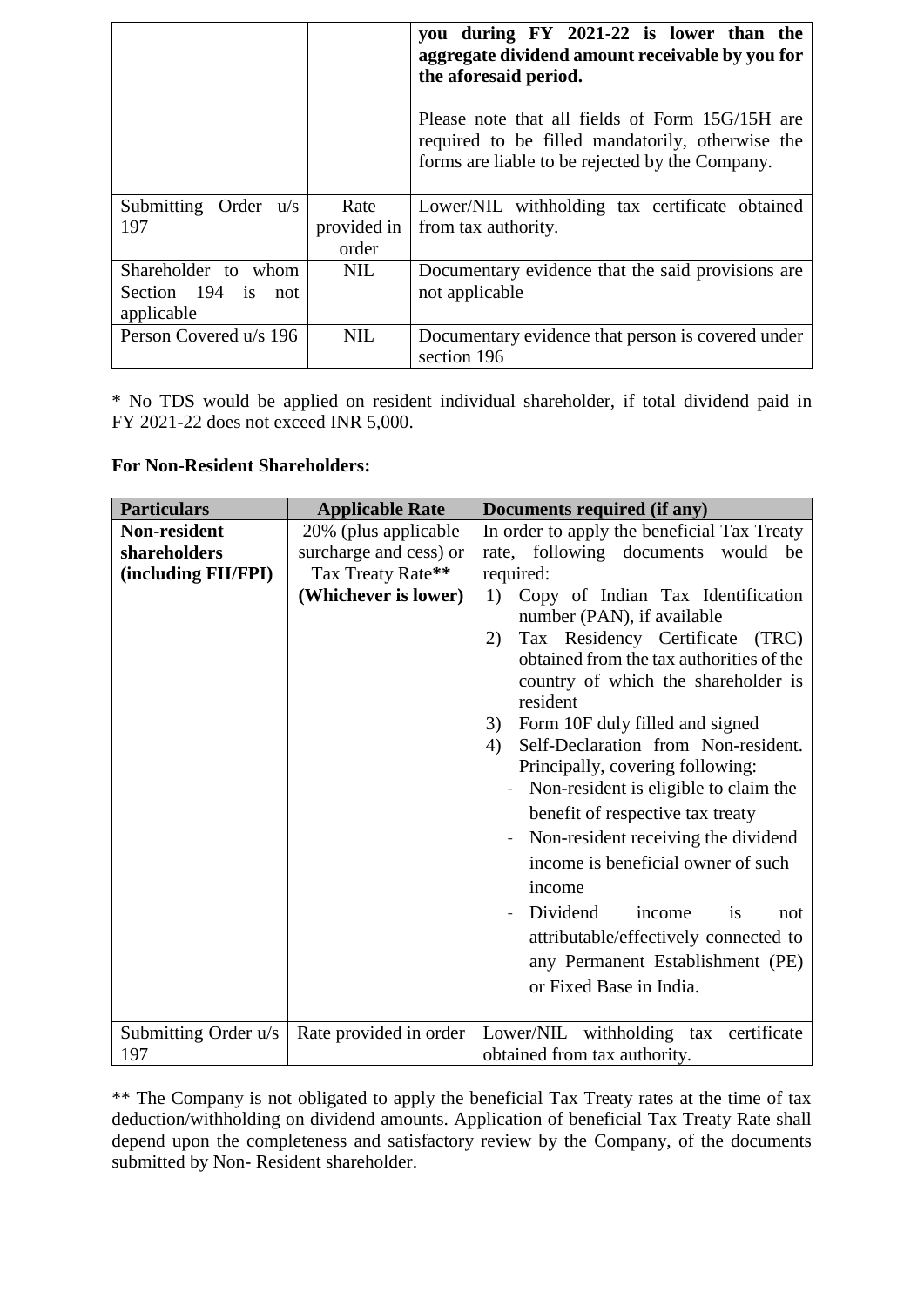### **TDS rate in case of taxpayers who have not filed income tax returns:**

The Finance Act, 1961 has inserted the provisions of Section 206AB of the Income Tax Act, 1961 with effect from July 1, 2021, pursuant to which the company would be liable to deduct tax at higher of the below rates on the dividend paid to 'specified persons':

- i) At twice the rate specified in the relevant provision of the Act; or
- ii) At twice the rate or rates in force; or
- iii) At the rate of 5%

'Specified Person' as defined under section 206AB means a person:

- a. Who has not filed income tax return for two previous years immediately prior to the previous year in which tax is required to be deducted, for which time limit for filing of return of income under section 139(1) has expired; and
- b. The aggregate of TDS or TCS in whose case is Rs. 50,000/- or more in each of these two immediate previous years.

Non-resident shareholders who do not have a permanent establishment in India are excluded from the scope of a 'Specified Person'.

In cases where Sections 206AA and 206AB are applicable i.e. the shareholder has not submitted PAN as well as not filed the return, tax will be deducted at higher of the rates prescribed in these sections.

The Income Tax Department has issued a compliance check utility to check whether a person is covered under the 'specified person' as defined under Section 206AB of the Act. Accordingly, for determining TDS rate on Dividend, the Company will be using said utility to determine the applicability of Section 206AB of the Act.

*Kindly note that if any Non-Resident is a 'specified person' under the above-mentioned provisions (i.e. they have not filed tax returns for past 2 years within due dates and their aggregate of TDS or TCS exceeds INR 50,000 per year), a No PE Declaration should be submitted to the Company by February 24, 2022*. In the event such declaration is not submitted, the Company shall apply withholding tax as per provisions of section 206AB.

# **Multiple accounts under different status/category:**

Shareholders holding shares under multiple accounts under different status / category and single PAN, may note that, higher of the tax as applicable to the status in which the shares held under a single PAN will be considered on the entire holding under multiple accounts.

# **Updation of PAN, Contact information and Bank Account details:**

The Company urges the shareholders to update their details as below, along with self-attested copies of necessary supporting documents:

- i. PAN to ensure tax is not deducted at a higher rate;
- ii. Email id., mobile number and registered address to ensure receipt of timely communication from the Company;
- iii. Bank account details Bank details viz Name and address of the Bank, Bank Account number, IFSC and MICR are required to be updated to ensure prompt and timely credit of dividend.